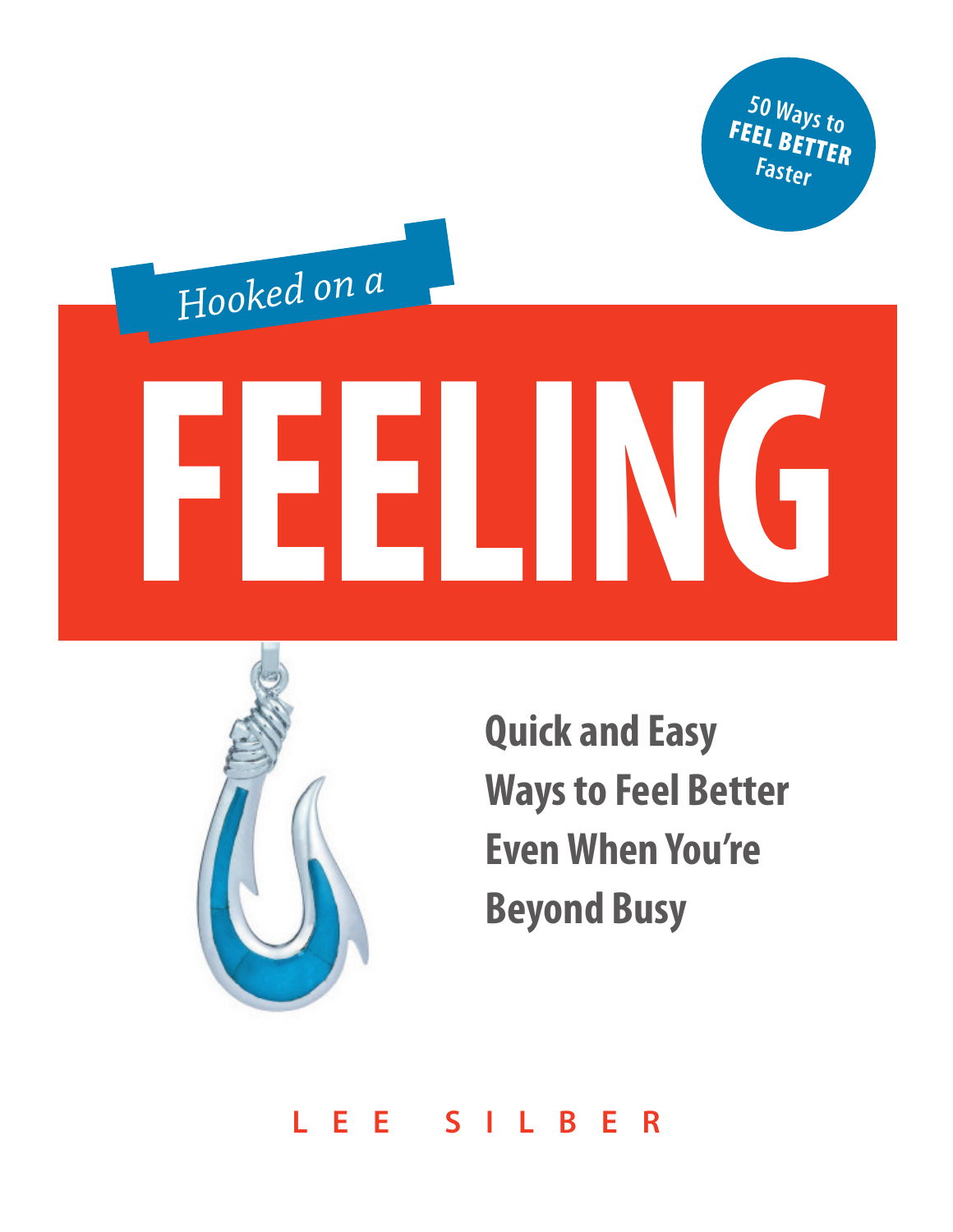# Feelin' Alright

#### QUICK TIPS TO MAKE YOU SMILE, LAUGH, AND FEEL GOOD FAST.

Each one of the ideas in this book is designed to make you feel better faster. Feel free to skim the list of 50 different suggestions and pick one or two of the action items to try out today. Or, go through the list and do something each day for a month to improve your mood.

Either way, it's important to remember that what we're all after is a feeling. Happiness is a feeling, and we have the power to feel happy or not. Let's choose happiness.



—Lee Silber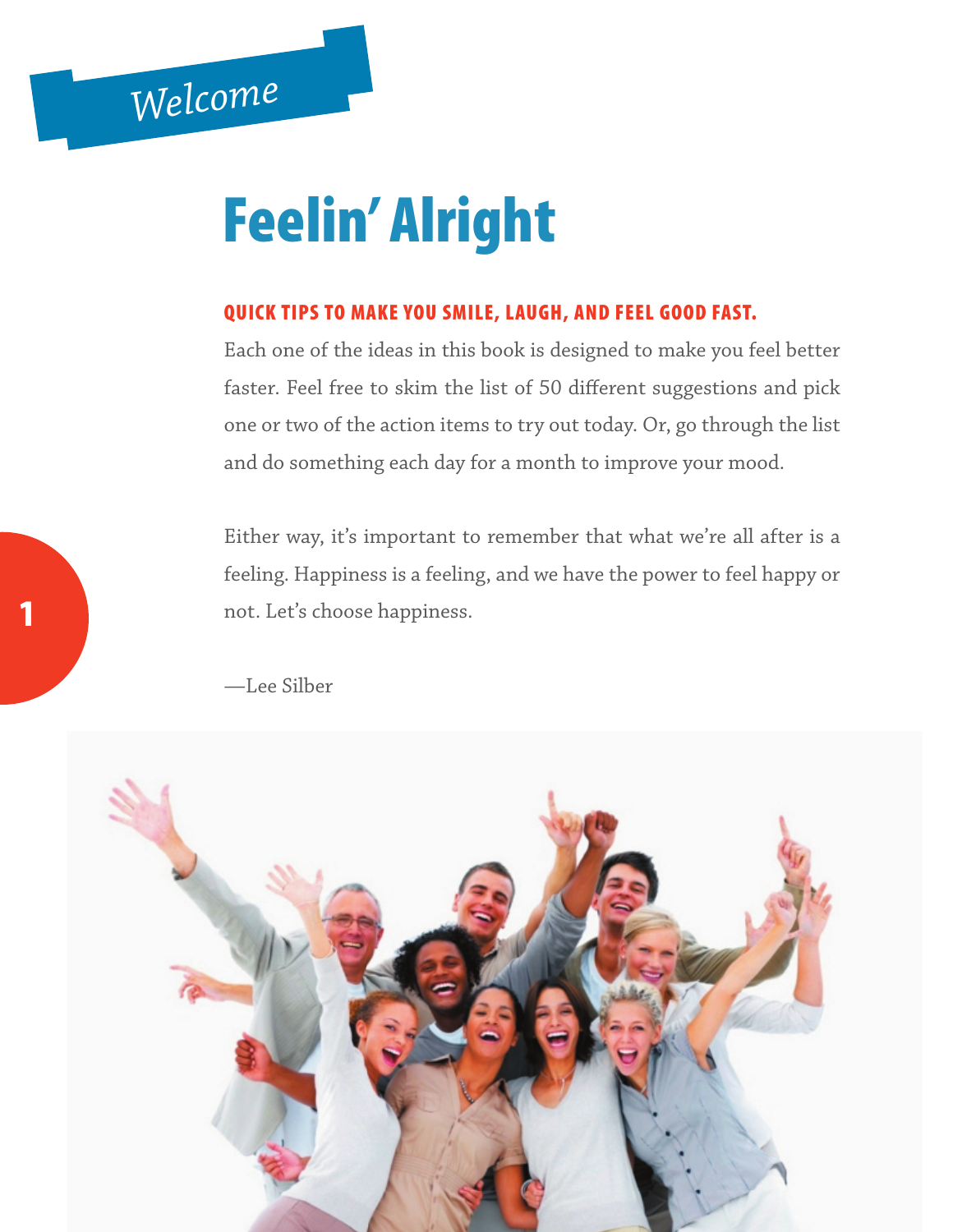# Hooked On a Feeling

#### WHAT DO WE WANT? BEFORE YOU SAY ANYTHING, I HAVE A THEORY.

When we are asked what we really want (or want more of) we will often say things like, have more money—make that a ton of money—have more time and less to do, to love and be loved, own a business or write a book, travel, lose weight or get in better shape, become famous, give back and make a difference, own a bigger home and a better car, and the list goes on.

What do we really want? A feeling. Think about it. What does having a ton of money mean to most of us? It means we feel more secure and have less to worry about. We will feel more comfortable. More money means we have more freedom to do what we want. It means we will feel more confident and be respected by others. More money means we could do things for others which makes us feel good. I think you see where I'm going with this. What we are chasing is a feeling.

All the things we want (even when they are tangible) create an emotional response inside of us. For example, being able to travel the world makes us feel free. Being our own boss makes us feel empowered, inspired, and in control of our own destiny and time. Fame? Isn't that just something that makes us feel like we are superior in some way.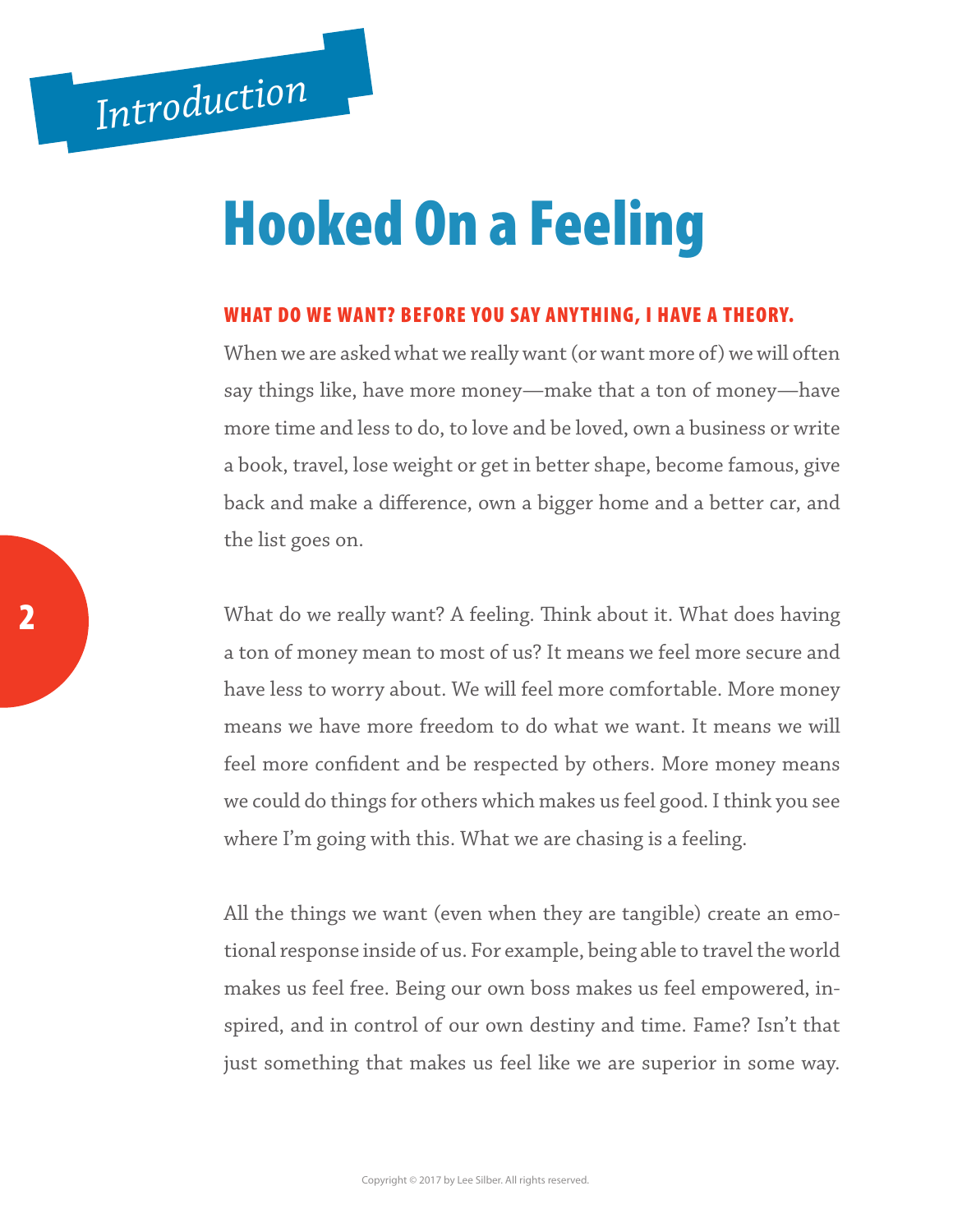# *Introduction*

How about fitness? When we look good, we feel good, right? When we post a picture on social media and a lot of people "like" it we feel worthy. Love? That is the epitome of a feeling.

So this book is full of action items to improve your mood and get to good feelings fast. Since everyone is beyond busy, most of the suggestions take less than a minute or two to do and if you do one a day, you will have 50 days of good vibes. So what are we waiting for, turn the page and pick something to try today.

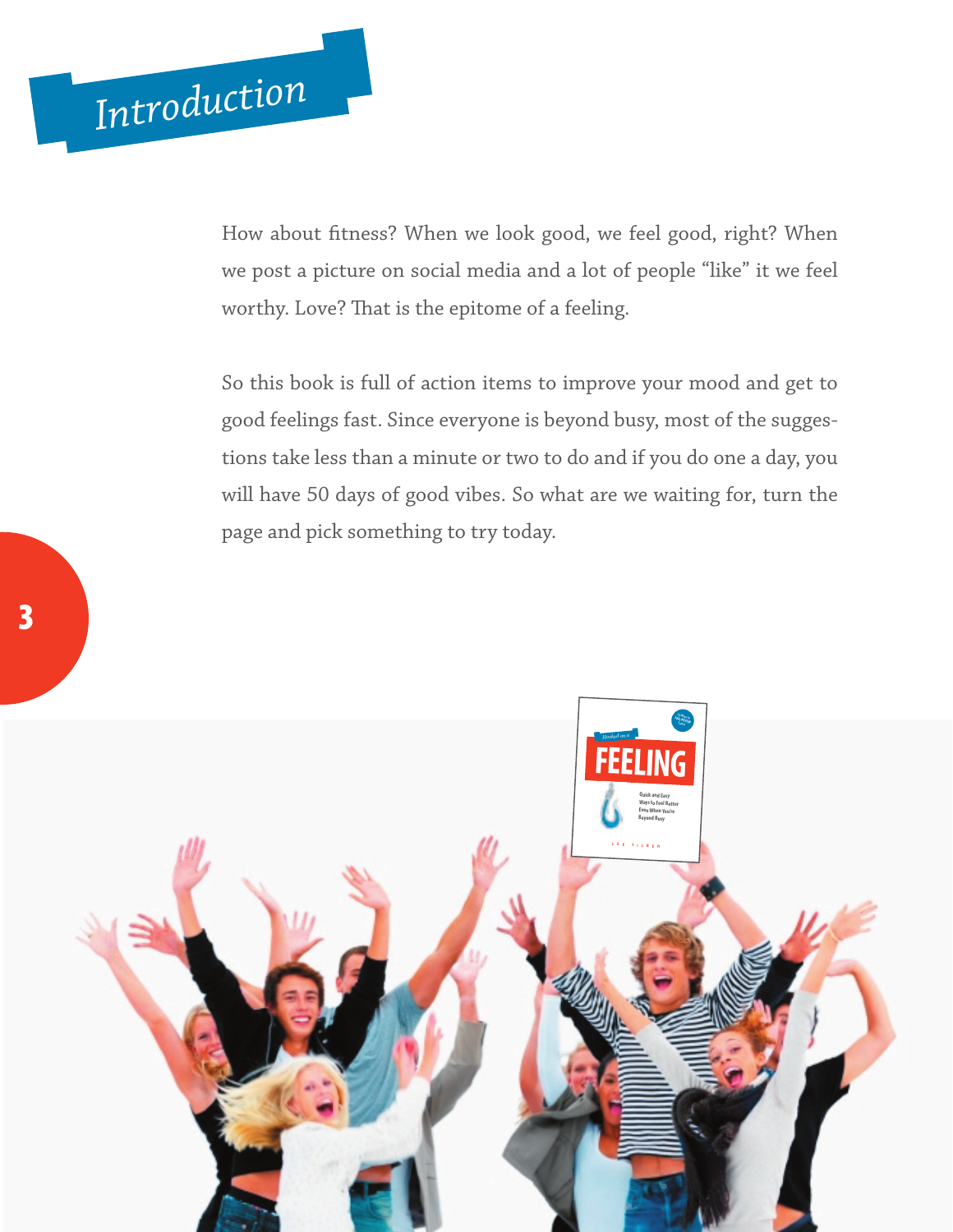#### Fake it until you feel it. Sometimes pretending to be happy can lead to being happy.

Sit up straight, stand tall, say all the right things, and smile— and you may find that acting happy makes you happy.

## Maybe we can't be balanced, but we can be 100% focused on what we are doing at any given moment.

-------------------------------------------------------------------------

Being in the moment means we are all in and paying attention. Taking a mental picture forces us to focus and slow down. The goal is now quality time over a quantity of time.

## Find your feel good songs. Create a playlist of songs that can instantly lift your mood.

-------------------------------------------------------------------------

Make a "Top Ten" playlist of your all-time favorite songs to listen to when you need a boost to your spirit.

-------------------------------------------------------------------------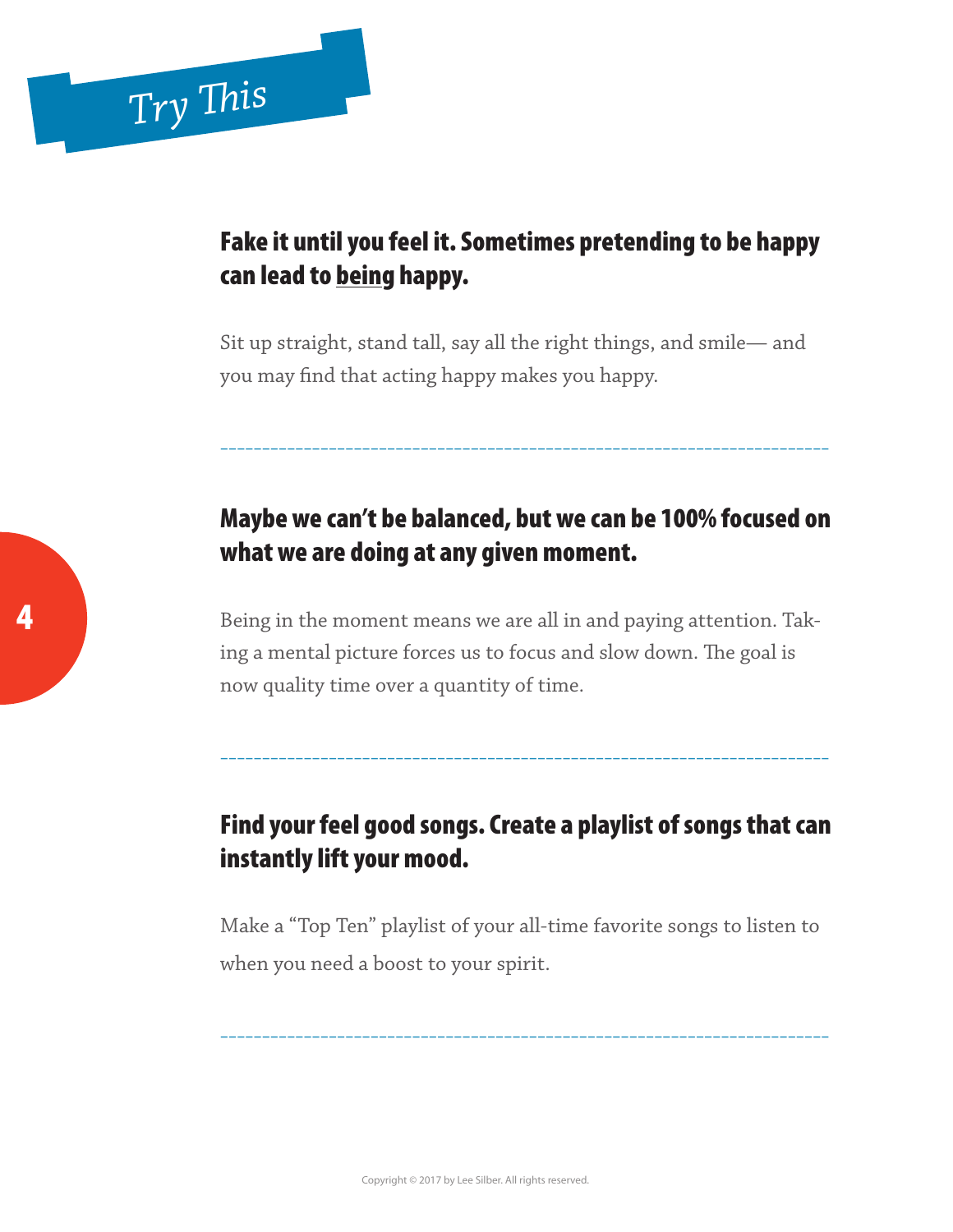#### Find time to think. Spend two minutes today to sit and think without any distractions.

Turn off all of your electronics for just two minutes and just sit quietly and listen to what your brain is trying to tell you.

# Accept something about yourself. There are some things we simply can't change—but we waste time trying.

-------------------------------------------------------------------------

If we believe what we see in ads and on television, we are striving for something that simply isn't attainable for most of us. Let it go.

-------------------------------------------------------------------------

## Do a Google image search of "peaceful places" and spend a few minutes looking at the pictures.

Ahhhhhhh. Looking at pictures of peaceful places can instantly put you in a better frame of mind.

-------------------------------------------------------------------------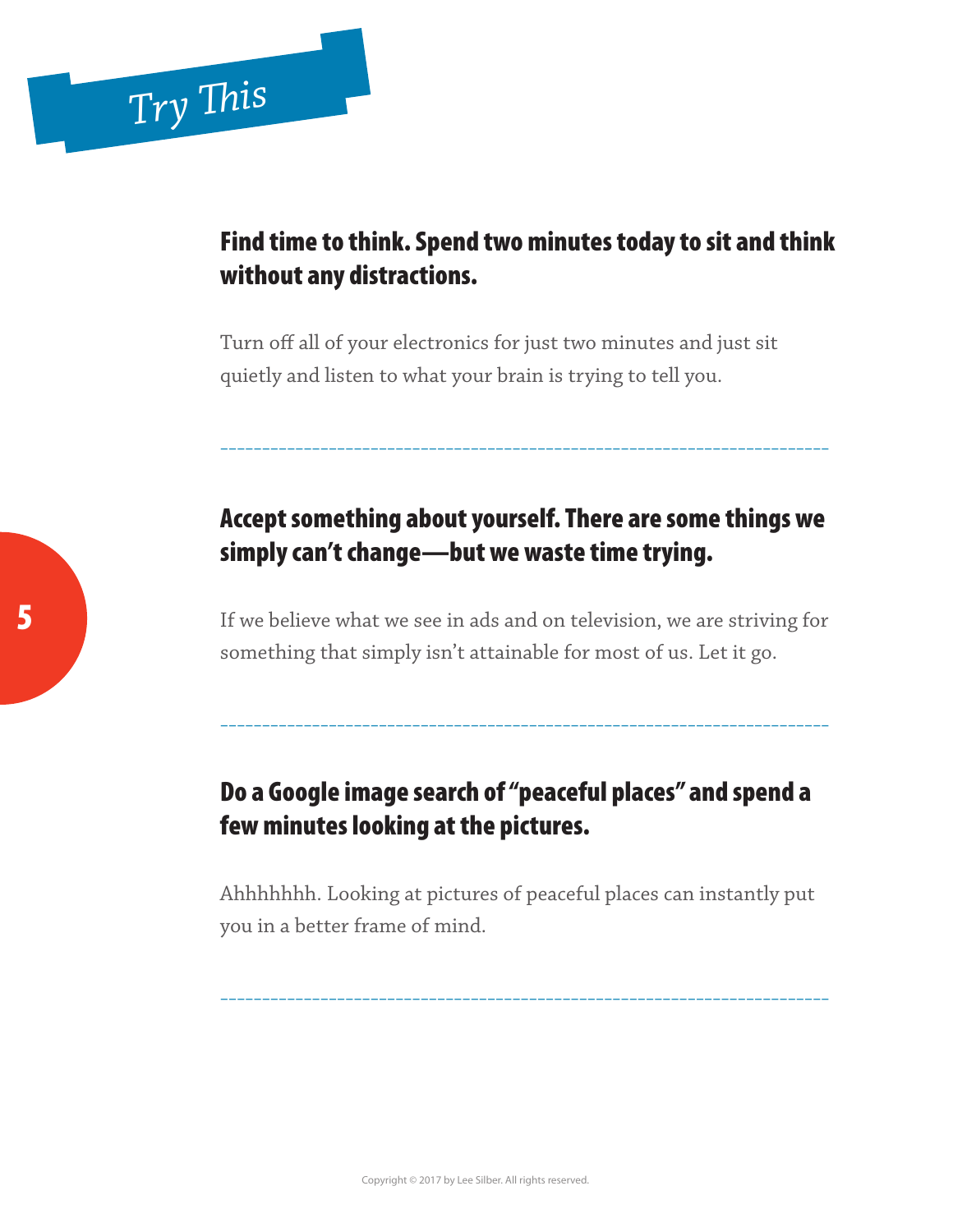# *Try This*

#### Wear a reminder to think positive. Decide for one day that you will look for the upside in everything.

Put a sticky dot on your phone, add a bracelet, draw a symbol on your hand, remove your watch, or put Post it Notes around the house to remind yourself to stay positive today no matter what happens.

#### You gotta start somewhere. Start a savings jar and put in a dollar a day and any loose change.

-------------------------------------------------------------------------

Saving money does not have to be an all-or-nothing proposition. Start small, be consistent, and see what happens. Saving feels good.

#### Learn something new. Adding skills and knowledge adds to your confidence.

-------------------------------------------------------------------------

It's never been easier to learn something new. Pick one simple thing you've always wondered how it was done and Google it today.

-------------------------------------------------------------------------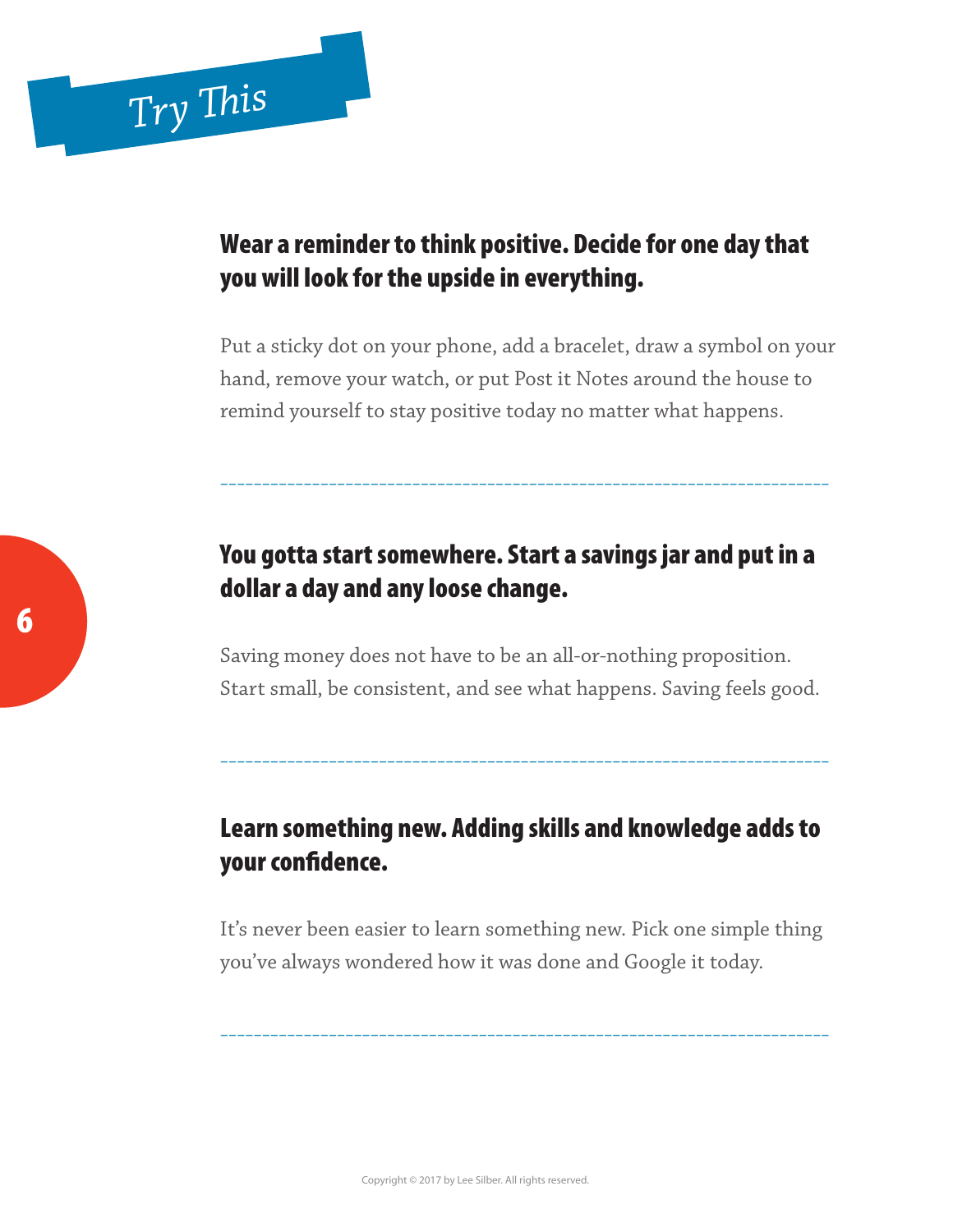#### Trading Places. For a day try and see everything from the other person's point of view.

No matter what you do—sell, teach, parent—understanding where others are coming from is an important and powerful tool and helps take your mind off your own issues.

-------------------------------------------------------------------------

#### Two for one. For every negative thought you have today, think of two positives.

Many of us can be our own worst critics. How about a rave review for a change? Write and post positive notes where you will see them.

-------------------------------------------------------------------------

#### Soup for the soul. Doesn't a hot drink or warm bowl of soup sound good and make you feel better?

Sometimes all we need to feel better is hot chocolate, a warm bowl of chicken soup, or a steaming cup of tea.

-------------------------------------------------------------------------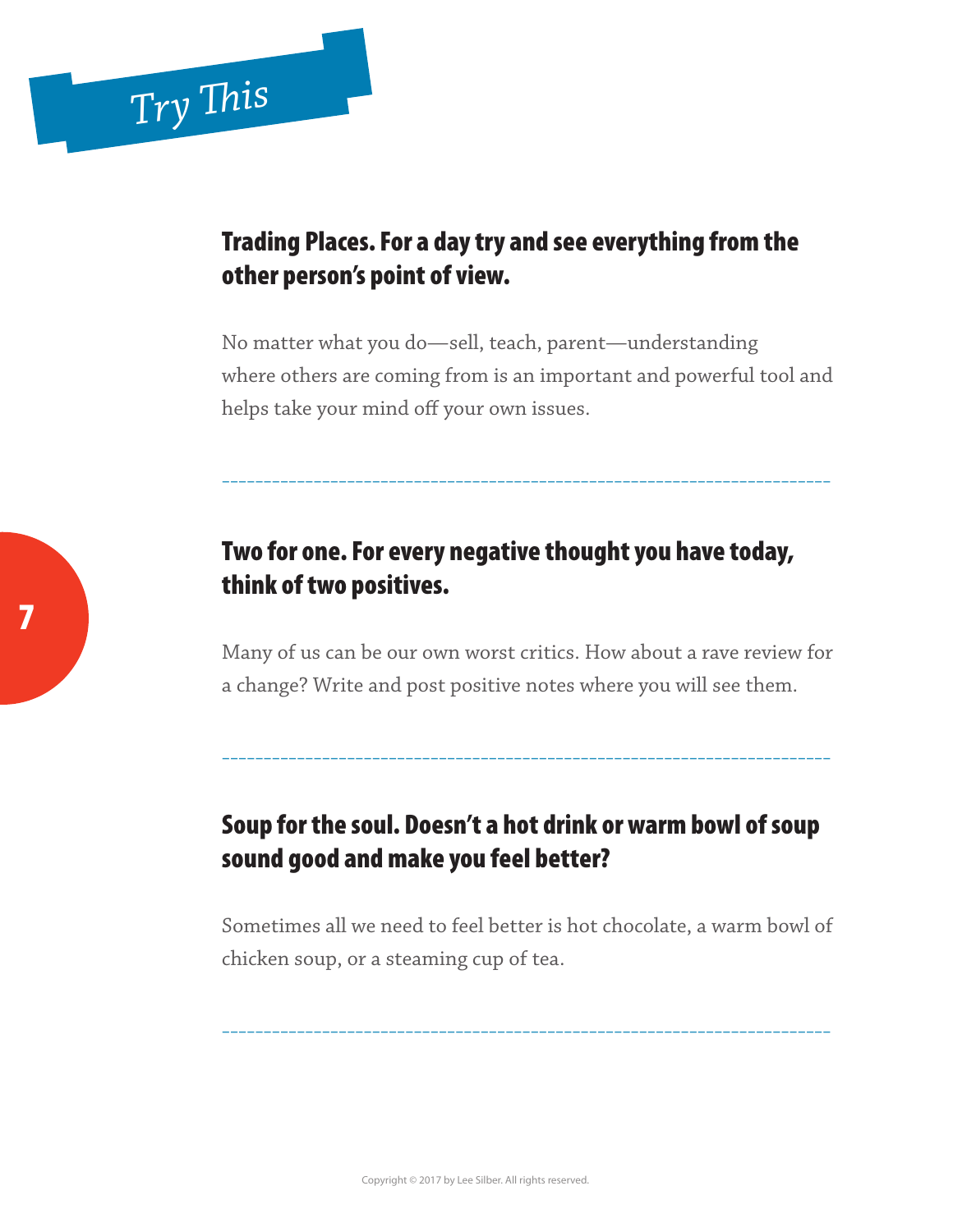#### Go to your happy place. Where is that special place where you feel best? Go there in your mind.

If there is a place that is extra special to you picture it in your mind when you need to "get away".

-------------------------------------------------------------------------

#### Look back at your Facebook or Instagram pictures as a reminder that life is good.

If a picture is worth a thousand words, imagine looking at all of your photos from the year—it's like you've read a book.

## Make a list of three tasks you can do in under a minute and do them. Checking things off your things-to-do list can make you feel good.

-------------------------------------------------------------------------

-------------------------------------------------------------------------

Save the easiest things to do for the last part of the day so you can quickly get them done and end on a high note.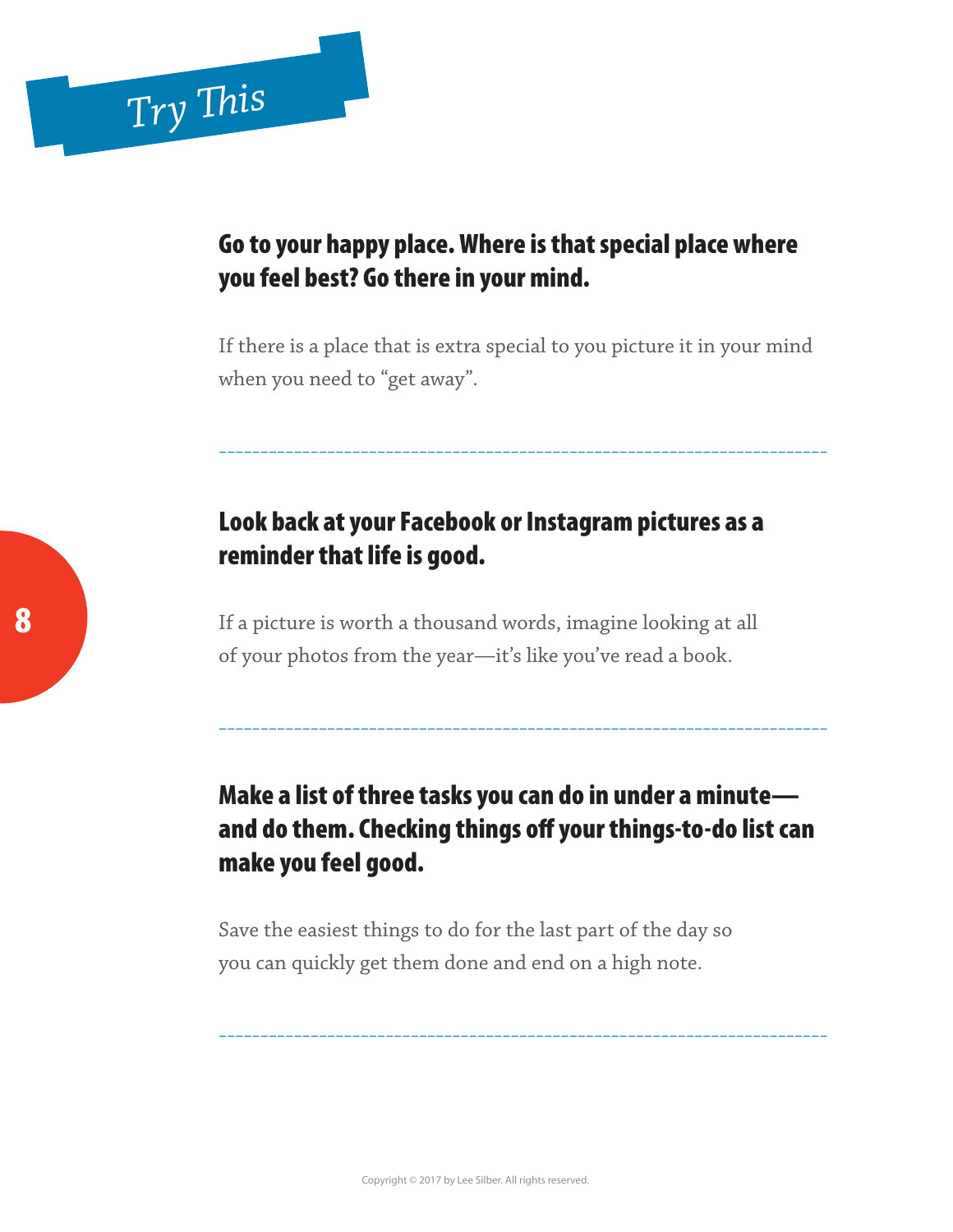#### Where we are is the result of the choices we've made. Where we'll be will be the result of the choices we make.

Make a good choice right now. Request a free deck of my decisionmaking cards. These are a set of cards with symbols that helps rate different decisions to find the best one. leesilber@leesilber.com.

#### Put on your most flattering outfit today and get rid of one that does not make you feel good.

-------------------------------------------------------------------------

When you look good, you feel good. Weed your wardrobe of anything that doesn't look good, feel good, or fit you—literally or figuratively.

-------------------------------------------------------------------------

#### Be your own best friend. What advice would you give a friend facing a similar situation you are?

It's much easier to give others advice about what *they* should do. Pretend you are the other person, what advice would you give?

-------------------------------------------------------------------------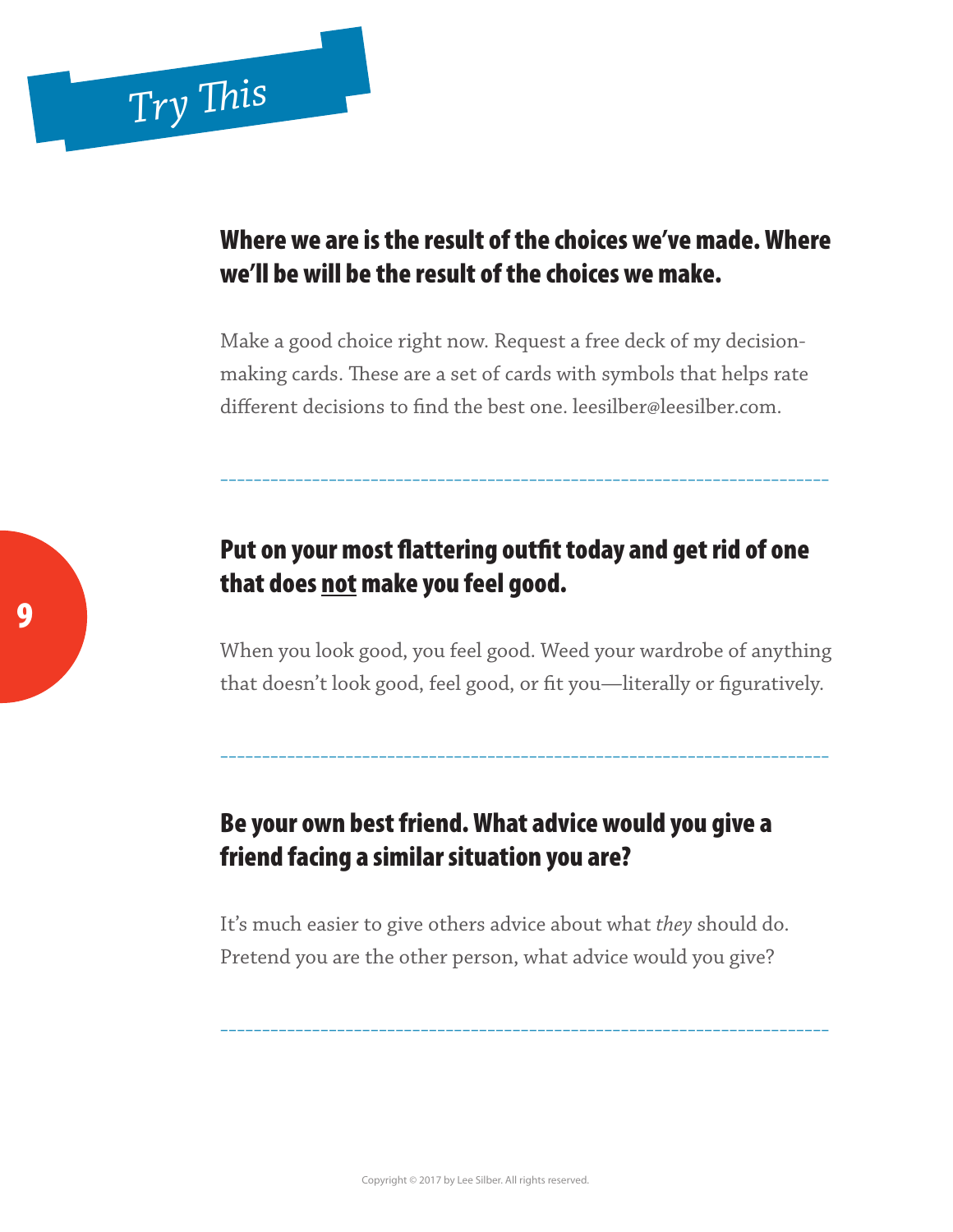#### Ask for and accept help. Accepting assistance lifts the weight of the world off your shoulders.

A support group is simply a supportive, like-minded group of people who help one another get better and feel better—form your own.

-------------------------------------------------------------------------

# Create virtual advisors. Pick three people you admire and ask what they would do if they were you.

Print out a picture of each of your "advisors" and on the back write out one or two of your favorite quotes by them.

## Get a really good deal today. Find a way to pay less for something you truly want or need.

Whether you negotiate a lower price, use a coupon to save money, or find something deeply discounted, celebate your shopping smarts.

-------------------------------------------------------------------------

-------------------------------------------------------------------------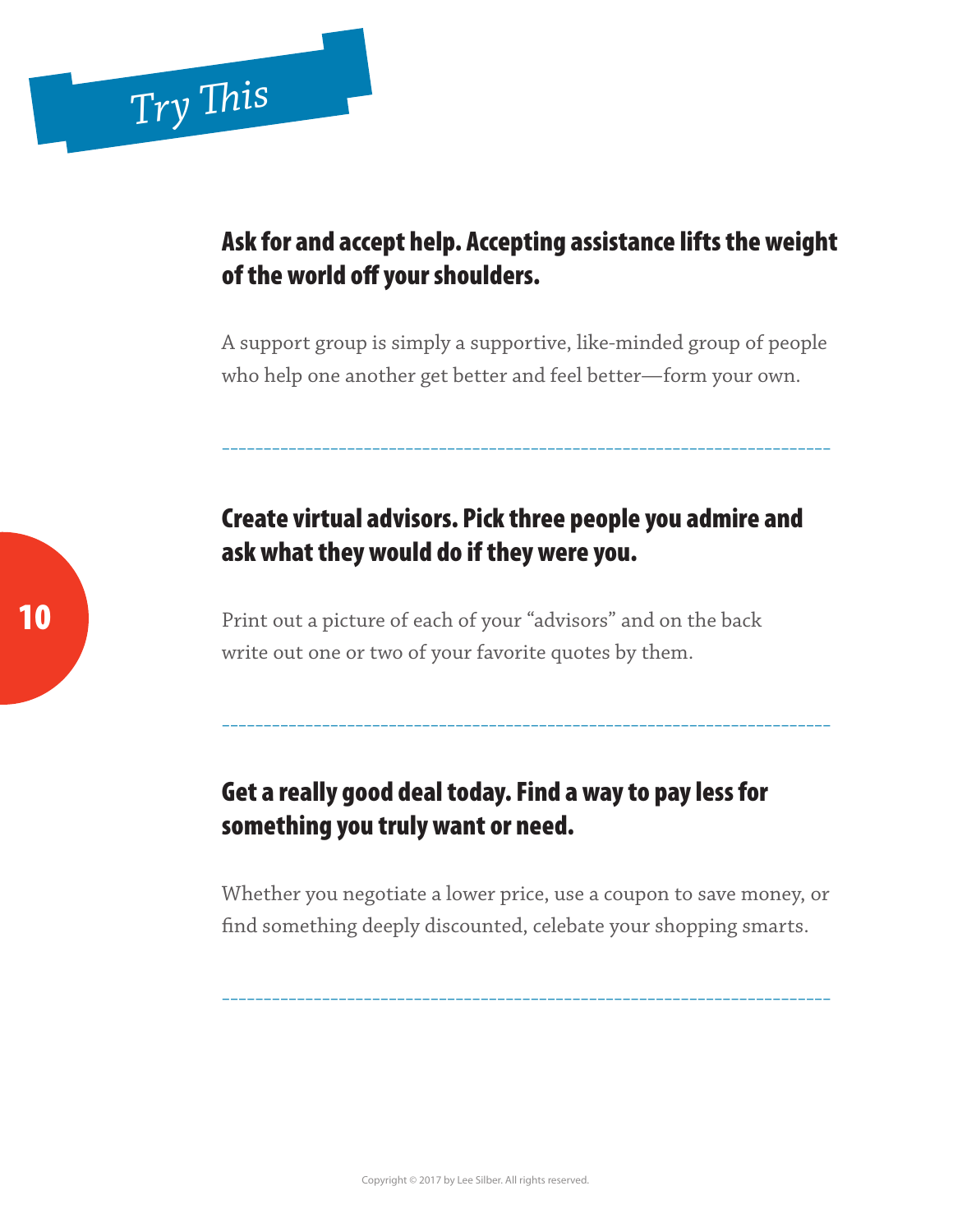#### Change your screen saver today. Choose something that makes you feel good when you see it.

Picking an image that is a reminder of all you have or all you hope to have can be inspiring.

-------------------------------------------------------------------------

# Walking is moving motivation. A long walk to clear your head can also help to raise your spirit.

Not only are you outdoors and exercising, but walking can also produce good ideas and solutions to your problems.

## Volunteering to help someone with their problem can take your mind off your own.

-------------------------------------------------------------------------

A simple act of kindness, a small amount of time, or an informal impromptu action is all it takes.

-------------------------------------------------------------------------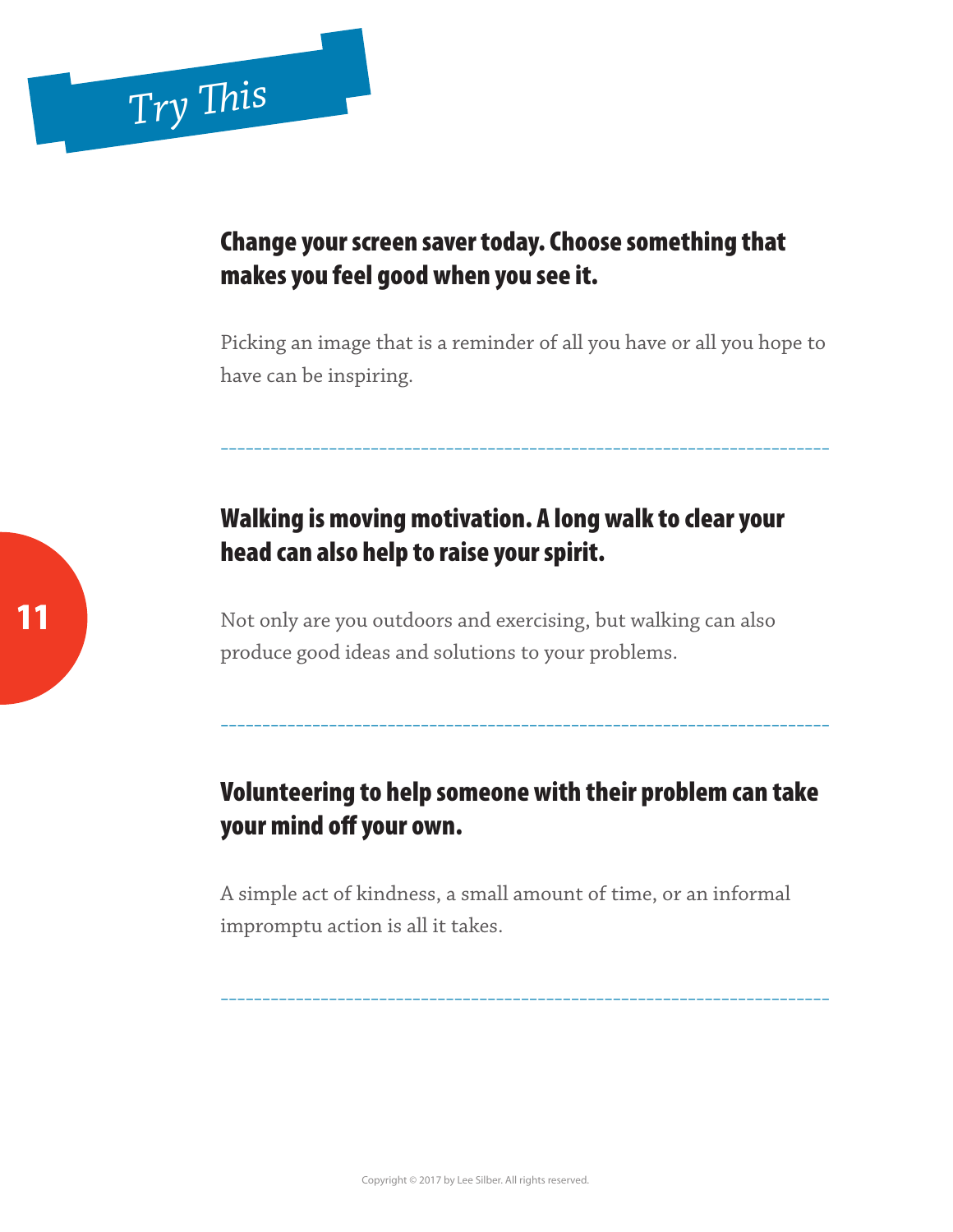#### When the weather is nice take a task outside. Many of the things you can do indoors can also be done outdoors.

Work in the shade, read in the sun, or meet on the "run". Our mood improves when we are outdoors.

## Plan the perfect vacation . . . even if you don't plan to take it. Let your mind go there even if you can't.

-------------------------------------------------------------------------

Many times the planning, preparation, and anticipation of a trip is better than the actual vacation itself.

#### The things-not-to-do list. Make a list of things you will let go of to save time and energy.

-------------------------------------------------------------------------

Moving tasks to your things-not-to-do list will instantly make you feel better and free up some time to do something you want to do.

-------------------------------------------------------------------------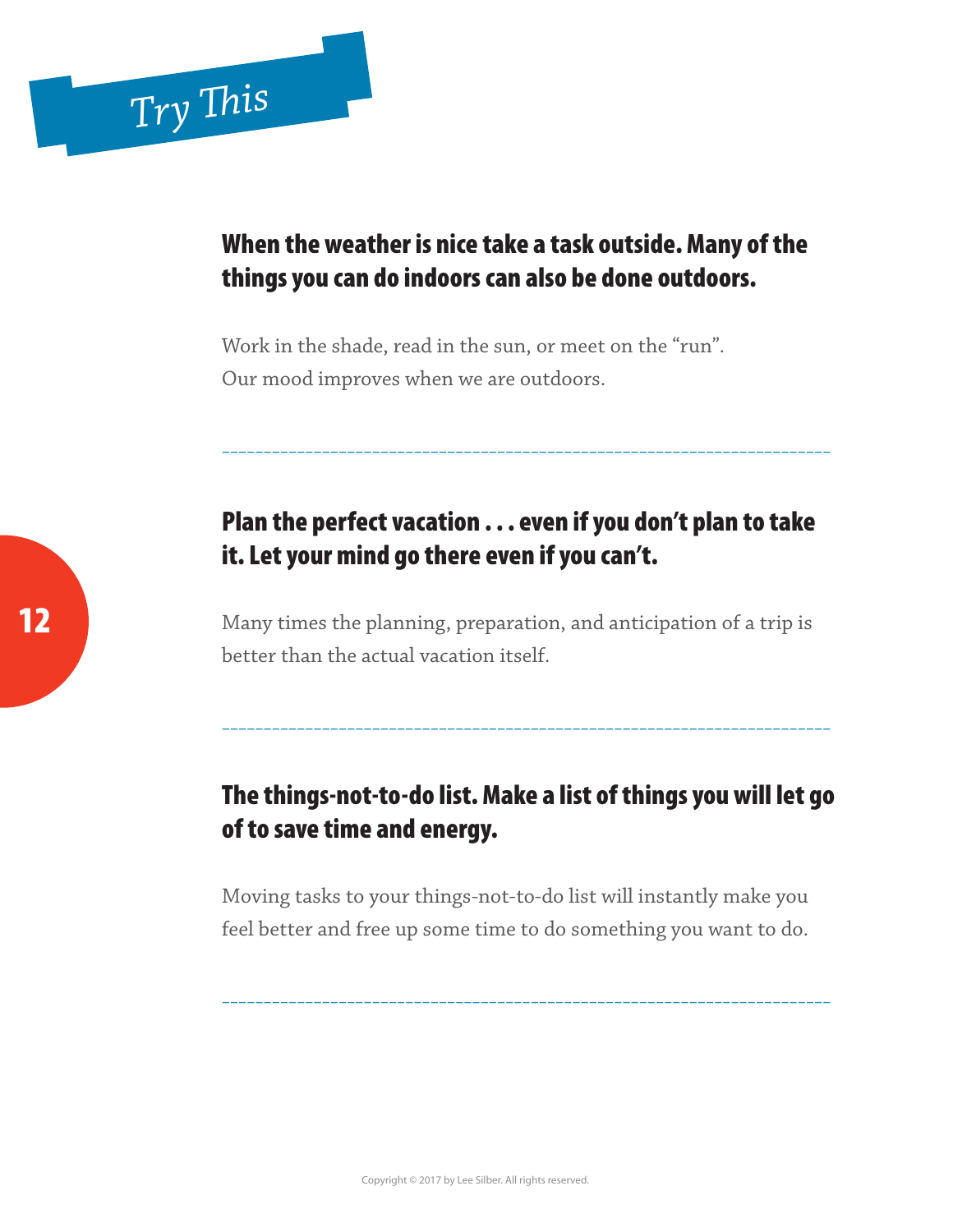#### Write a love letter to yourself and include all the things you're grateful for, proud of, feel good about—then mail it.

The simply act of writing a letter highlighting everything that's good in your life is nice—getting it in the mail is even better.

-------------------------------------------------------------------------

## Use your phone to take a photo of anything that made you smile today. Turn these pictures into a slide show.

Slow down time today and capture the moments in your day that made you smile—then relive them in the evening.

#### Savor your success. Acknowledge and appreciate even small achievements.

-------------------------------------------------------------------------

-------------------------------------------------------------------------

Before you start your day, during the day, and at the end of the day, take note of all the good things you have done.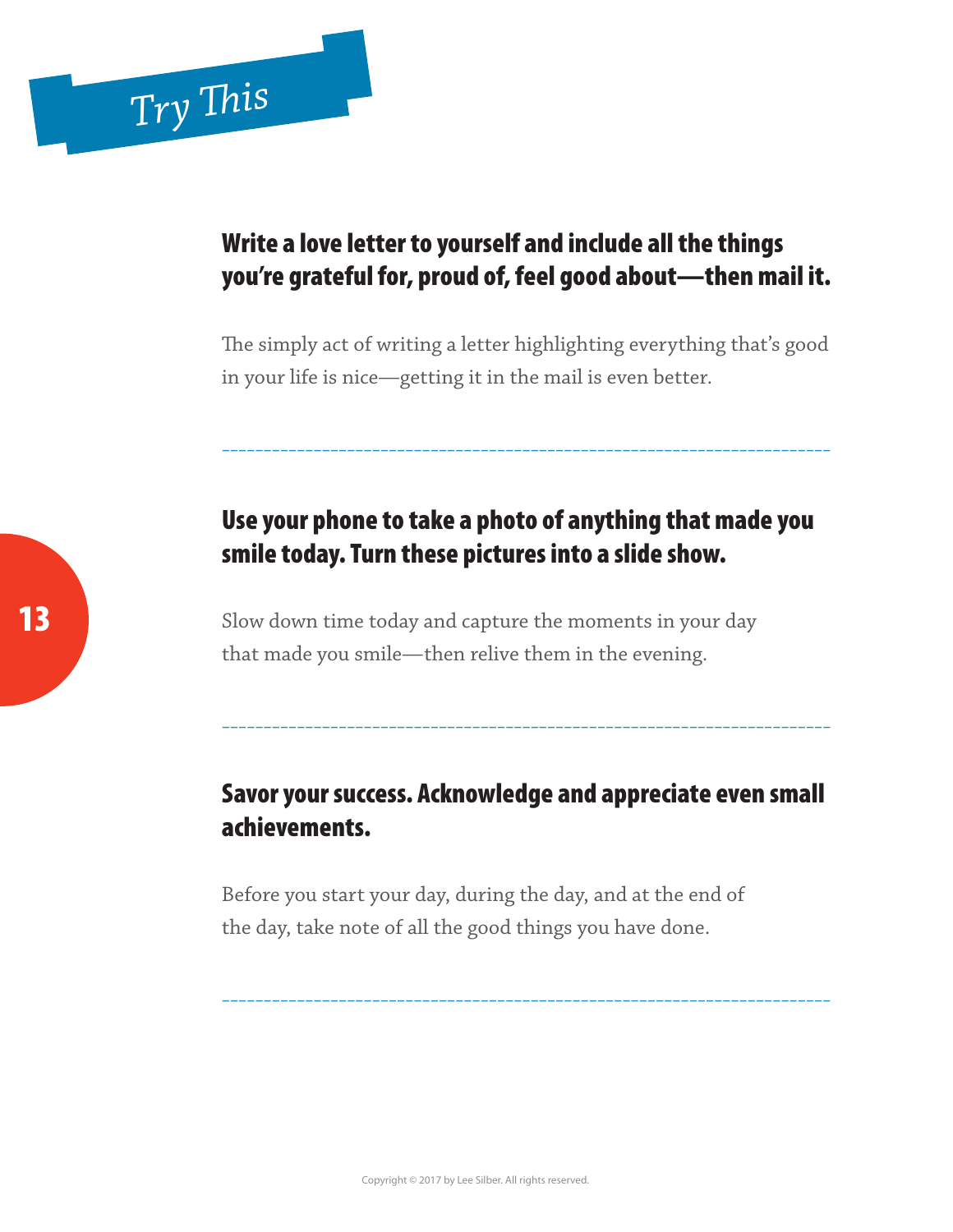#### Combine something you enjoy with something you don't to make the time go faster.

Walk with a friend, listen to music while you clean, watch television while you cook, or listen to audio books during your commute.

## Create rituals and routines that make positive thinking and positive reinforcement a habit.

-------------------------------------------------------------------------

We created a "Family Circle" where everyone in the family must say something positive about their day and each other.

#### Pop some casual clothes you're about to wear in the dryer to quickly fluff and warm them up.

-------------------------------------------------------------------------

It only takes a couple of minutes to create something that looks good, feels good, and smells good.

-------------------------------------------------------------------------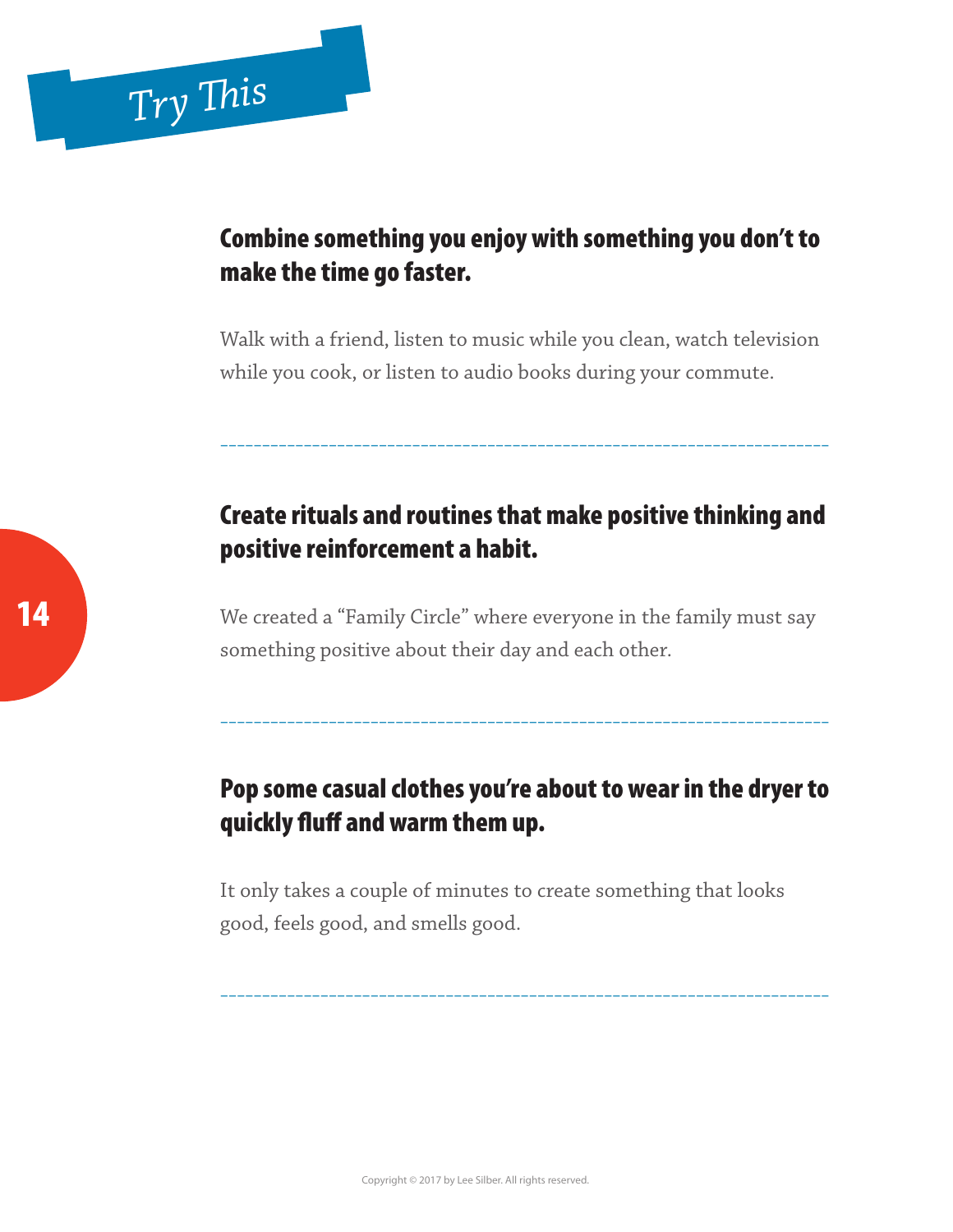#### Send a text to celebrate someone's half-birthday, a mini milestone, or an off-beat holiday.

Celebrate your own half-birthday and mini milestones.

# Making the bed means you start the day off right and you'll be happier when you come home at night.

-------------------------------------------------------------------------

Making the bed is a quick and easy way to get that sense of accomplishment that many of us enjoy and crave.

#### See the sunrise. It's a great way to start the day—and most people miss it.

-------------------------------------------------------------------------

-------------------------------------------------------------------------

Getting an early start on the day can mean getting more done before the rest of the world (and your family) rises.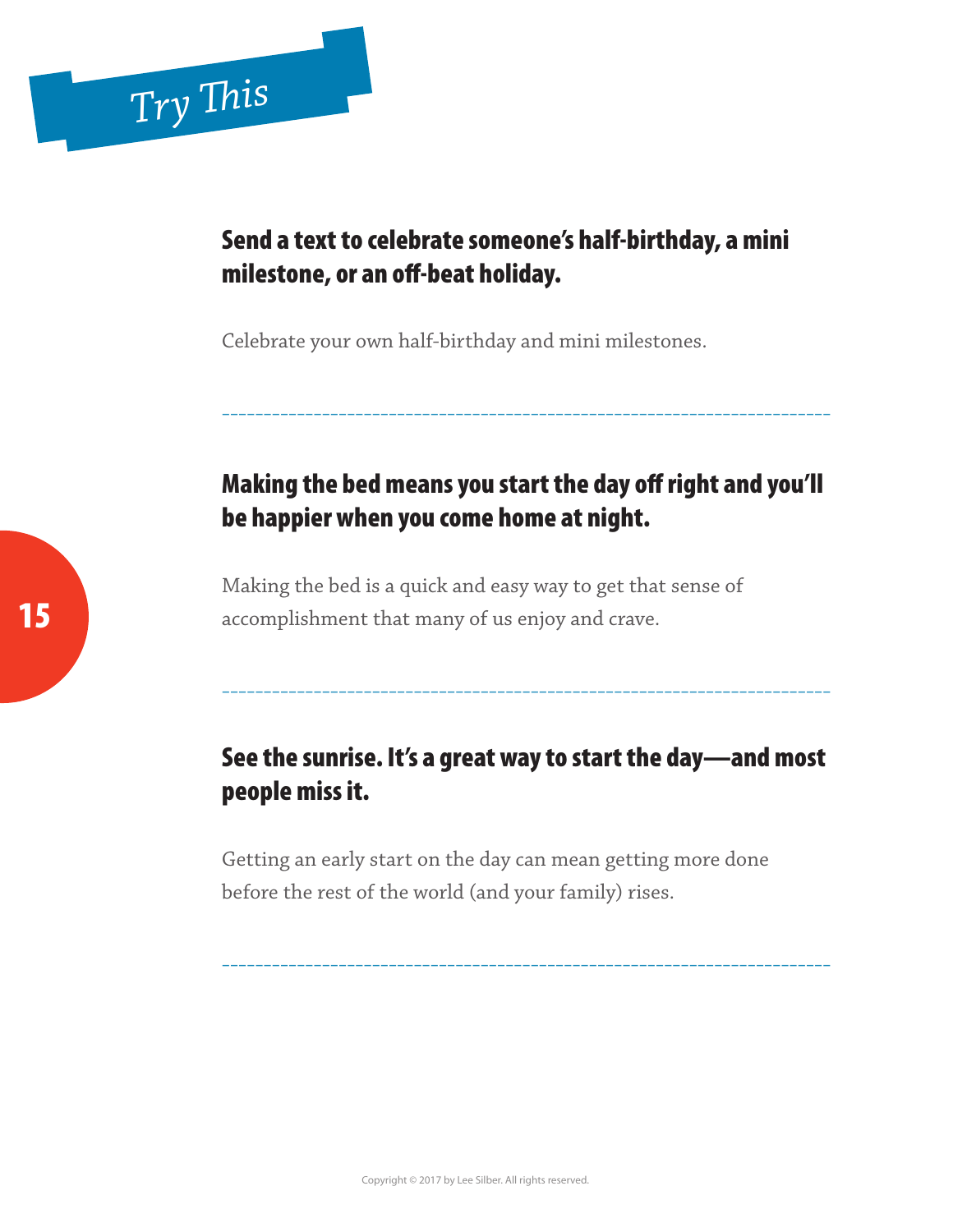#### Make a timeline marking the years of your life and draw a line from your milestones and accomplishments to the year.

Looking back at all you've done can boost your confidence. Looking ahead and writing in all the things you will do also helps.

## A routine change. It's easy to get in a rut. For one day do the opposite of what you usually do.

-------------------------------------------------------------------------

Changing your routine even slightly is stimulating and provides you with a fresh perspective.

-------------------------------------------------------------------------

#### Taking things you no longer need and giving them to those who are in need is good for the soul and the psyche.

Clearing the clutter from your life and either selling it or giving it away is the perfect kind of win / win.

-------------------------------------------------------------------------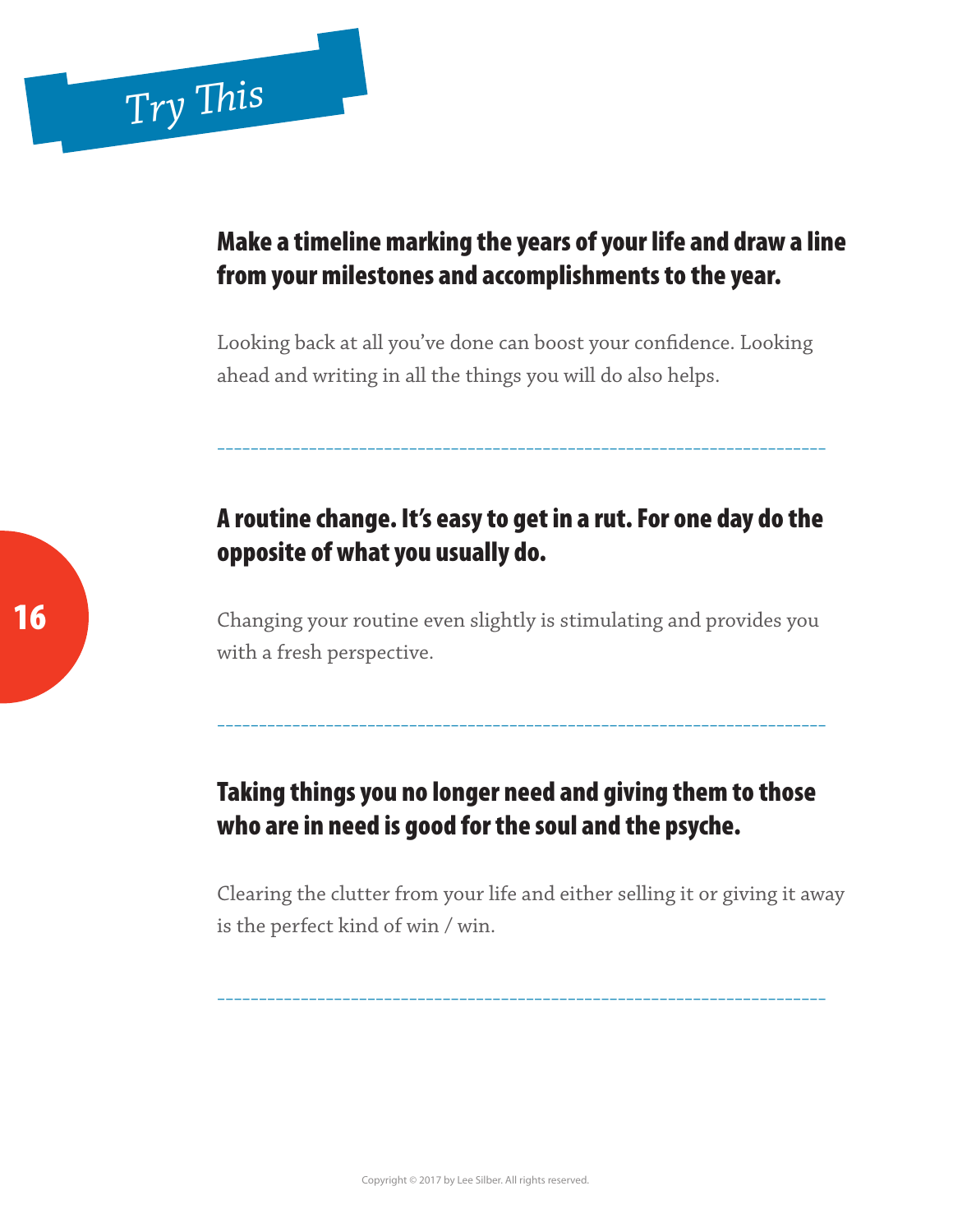#### What's bothering you now? What is one small thing you can do today to make it better?

Control the things you can control—especially the small things you can do quickly and on your own. Action is better than inaction so find positive things you can do today to improve, change, or fix something that's been bugging you.

-------------------------------------------------------------------------

#### Hope for the best. Let your mind wander, what's the one thing you hope for the most?

Find an image of what you hope for and make it your screensaver. Having hope for tomorrow makes us happier today.

## Comparing yourself to others is a sure way to be unhappy. If you must, find one thing you have the other person doesn't.

-------------------------------------------------------------------------

-------------------------------------------------------------------------

Now make a quick list of what you have that others want.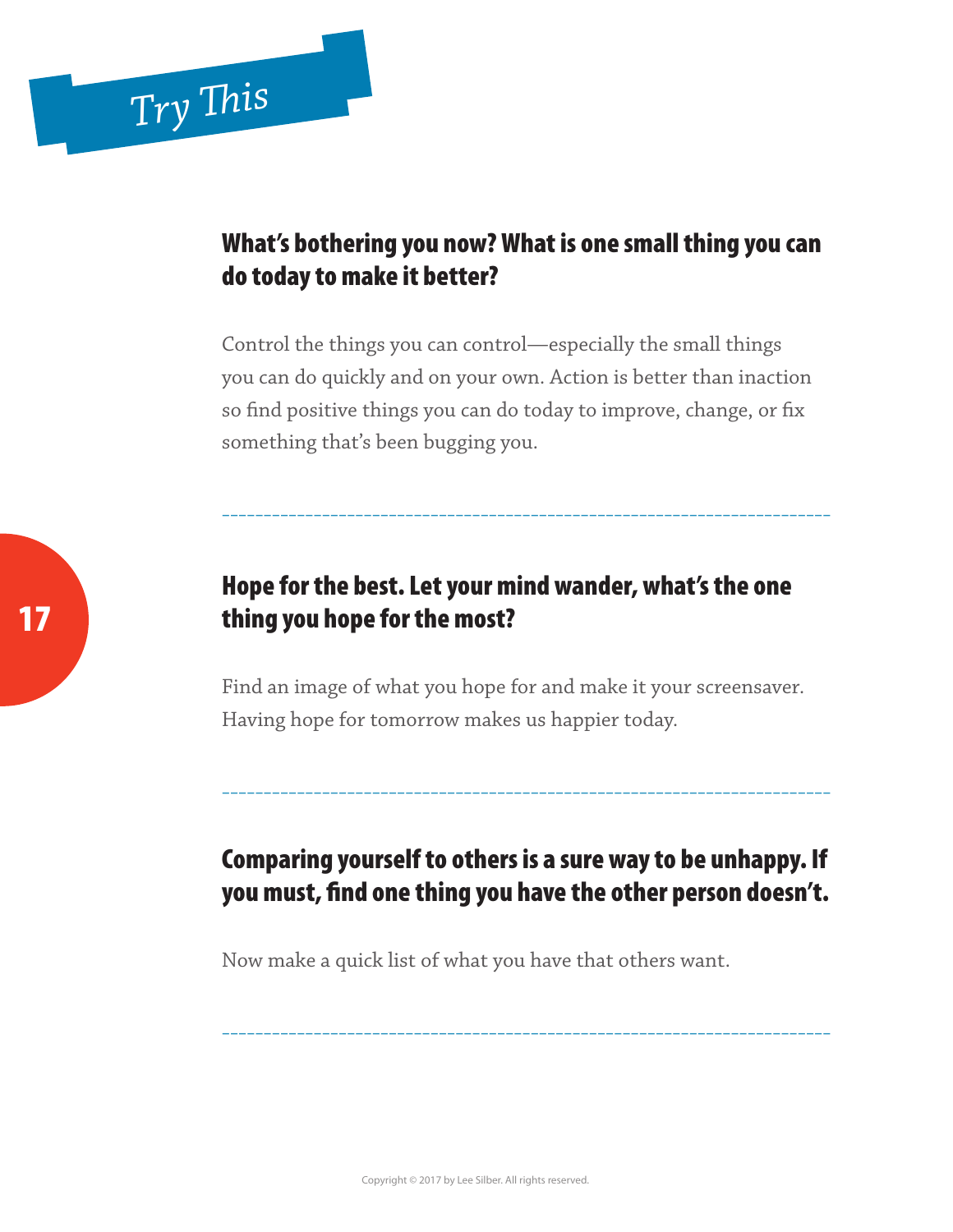#### Turn off the lights, put your headphones on, and just be in the moment.

Draw a bath and light a candle with your favorite fragrance. Ahhhhh.

-------------------------------------------------------------------------

# Think back to when you felt happy. Where were you? Who were you with? What were you doing?

How can you have that same feeling now?

What makes you feel safe and secure? Crawl under a blanket. Lock yourself in your car in the rain. Turn on the lights. Turn off the lights.

-------------------------------------------------------------------------

Eliminate fear for a moment or two.

## Look at your childhood photos. Seeing the young you can remind you to not take life so seriously.

-------------------------------------------------------------------------

Children can teach us (almost) as much as we teach them.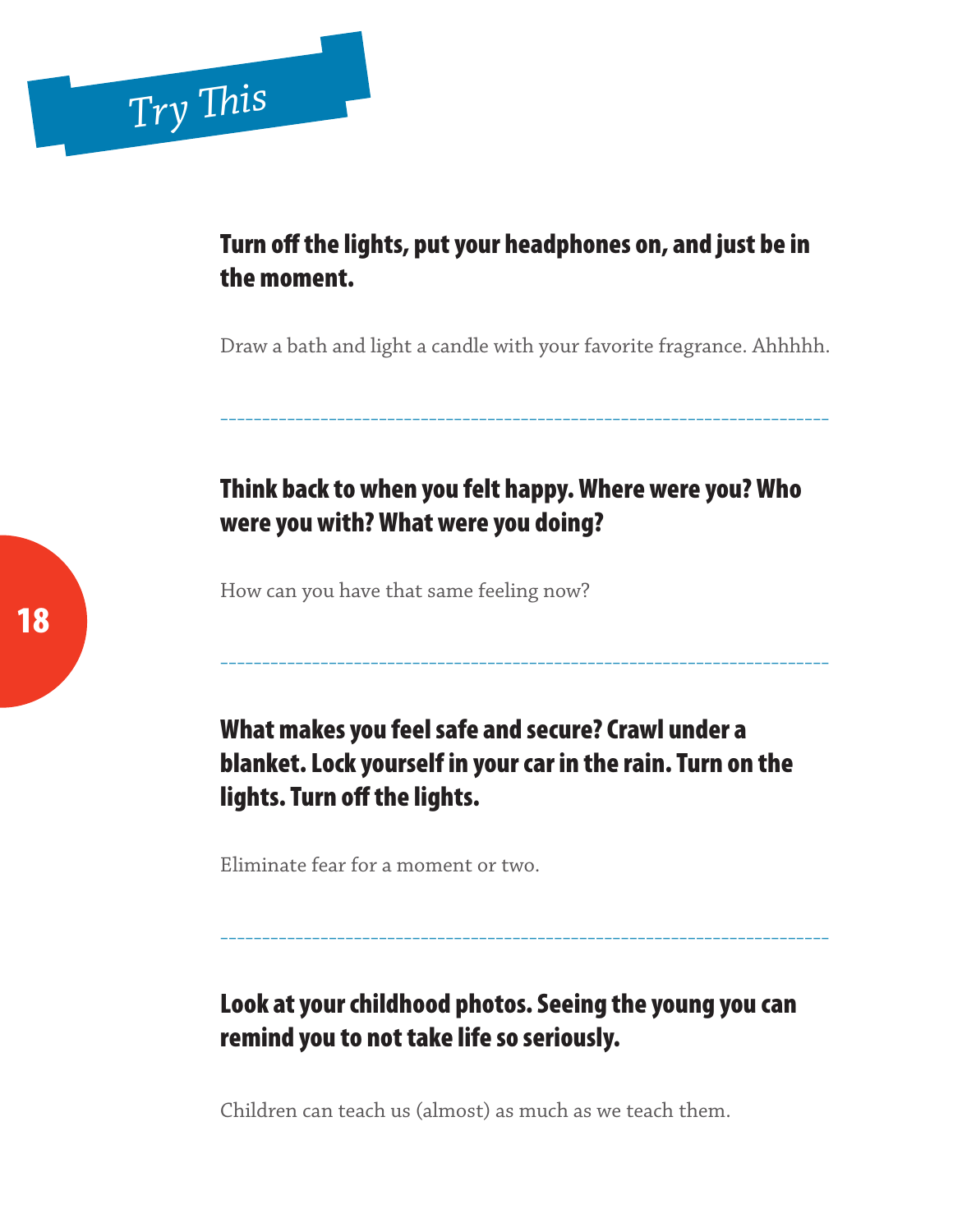# *Lee Silber*

# About The Author

#### YOU EITHER BECOME YOUR PARENTS OR REBEL AGAINST THEM.

Growing up I was inundated with negativity . . . mostly on my mom's side. My grandmother not only thought the glass was half full, but she also felt it was too large—and possibly cracked . . . and dirty. My mom followed in her footsteps. They always chose to see the worst in everything and wouldn't allow themselves to be happy. My father was the same way to a lesser extent. So how did I end up such a positive person? Good question.

The answer is, I have to work at it—which is why I created this mini book. It's a daily struggle to not let myself drift to the dark side. My hope is this booklet provides you with the actions, affirmations, and attitudes to stay up even when you feel down. Since happiness is in our heads and we have control over our thoughts, it's up to us to appreciate the good things in life and not let the bad things get us down because in the end, everything always works out for the best.

—Lee Silber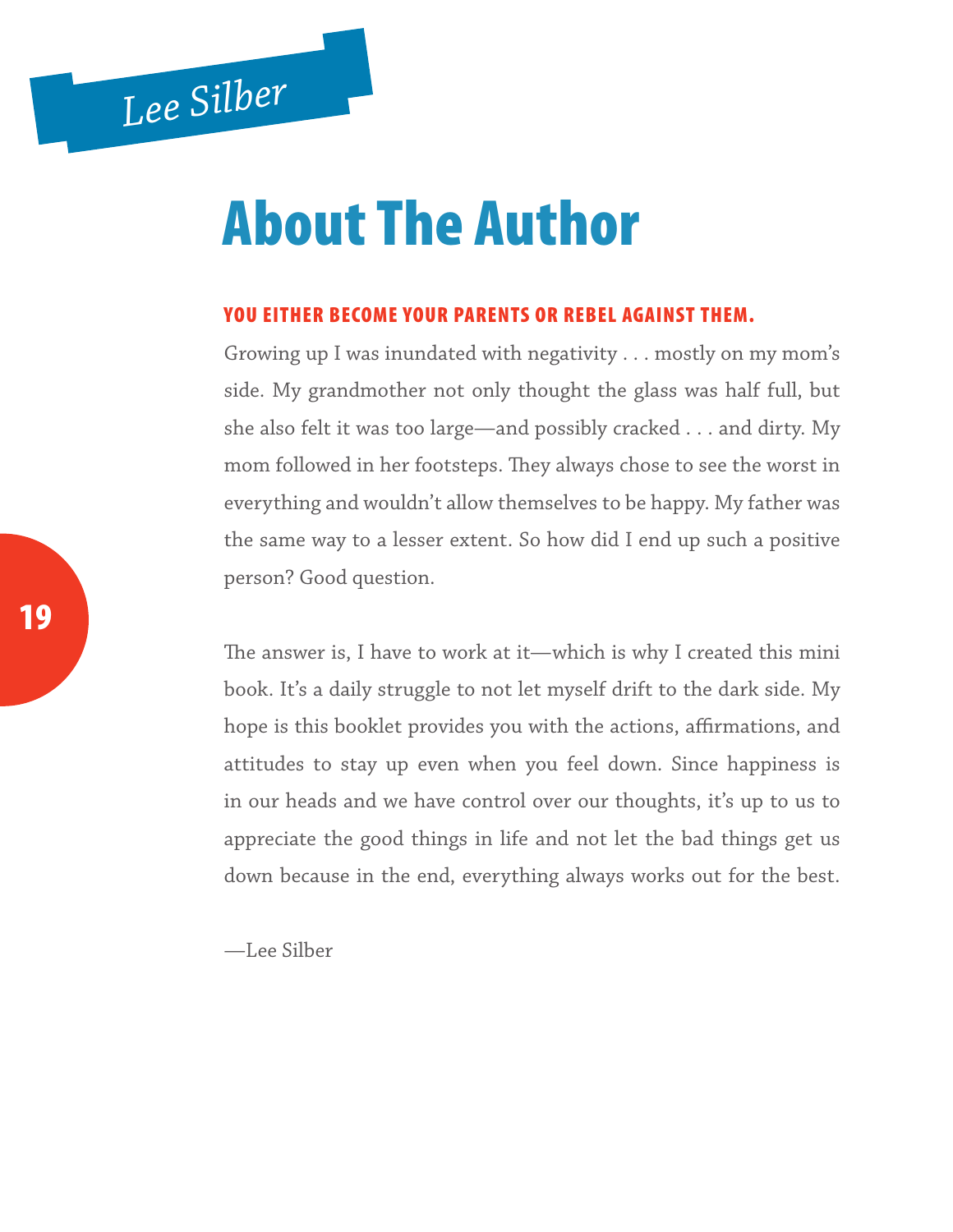# *Resources*

# Sunshine

#### LET THE SUNSHINE IN

This book was inspired by one of my other books, my novel based on the real life of my good friend, Sunshine.

Barbara "Sunshine" Blake



had every reason to be miserable. She was orphaned by her parents at a young age—not because they died, but because they didn't want her. After years of neglect and abuse in various orphanages, she set out to make it on her own.

Over her lifetime Sunshine was a single mother who made and lost a fortune, was widowed four times, had her home and all of her belongings burn to the ground, and endured a great deal of hardship. Through it all, she was the most upbeat, positive, and happy person you could ever hope to meet. Her story is an inspiration to us all.

#### *Sunshine* **is available in paperback and for Kindle on Amazon.com.**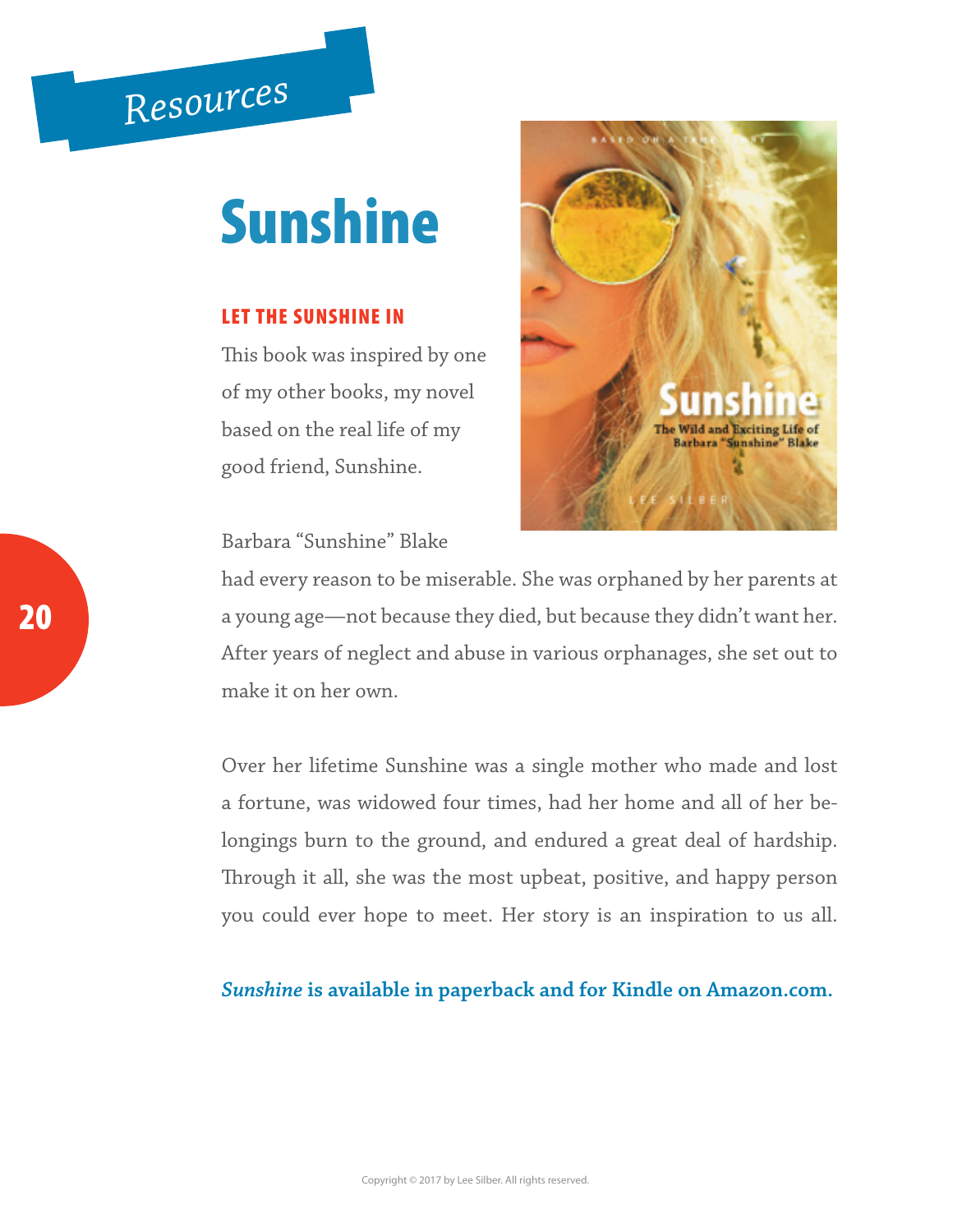# Resources TO ORDER CONTACT LEE SILBER

#### leesilber@leesilber.com • www.leesilber.com



#### Books

Nearly all of Lee's 22 books are available from Amazon in paperback and Kindle versions. You can also request a signed copy directly from the author.





#### Games

Lee Silber invented two games, Roll-Dice Baseball and Roll-Dice Football, and uses them as fundraising tools for youth sports and military families.

#### Mini Books

Lee Silber has over 15 different mini books on a multitude of topics that are offered for under two bucks each directly from the author at leesilber.com.

![](_page_21_Picture_12.jpeg)

![](_page_21_Picture_13.jpeg)

#### Slide Decks

Lee usually leaves behind his slide deck after his speeches and has also formed idea clubs and mastermind groups as a follow-up to his presentations.

![](_page_21_Picture_16.jpeg)

#### Music

With an album of original songs and the ability to play over 250 covers from rock to pop, Lee is available for musical performances to groups large or small.

![](_page_21_Picture_19.jpeg)

#### Imprinted Products

We have custom t-shirts, hats, mugs, wristbands, cards, planners, balls, bags, and other products designed by Lee to reinforce the message in his talks.

#### Audio Books

With people always on the move, Silber created a series of audio books to help others take control of their time and their lives. These can be sent as digital audio files.

![](_page_21_Figure_24.jpeg)

Lee Silber is also available to speak to your company, group, or association. To check on his availability call 858-735-4533.